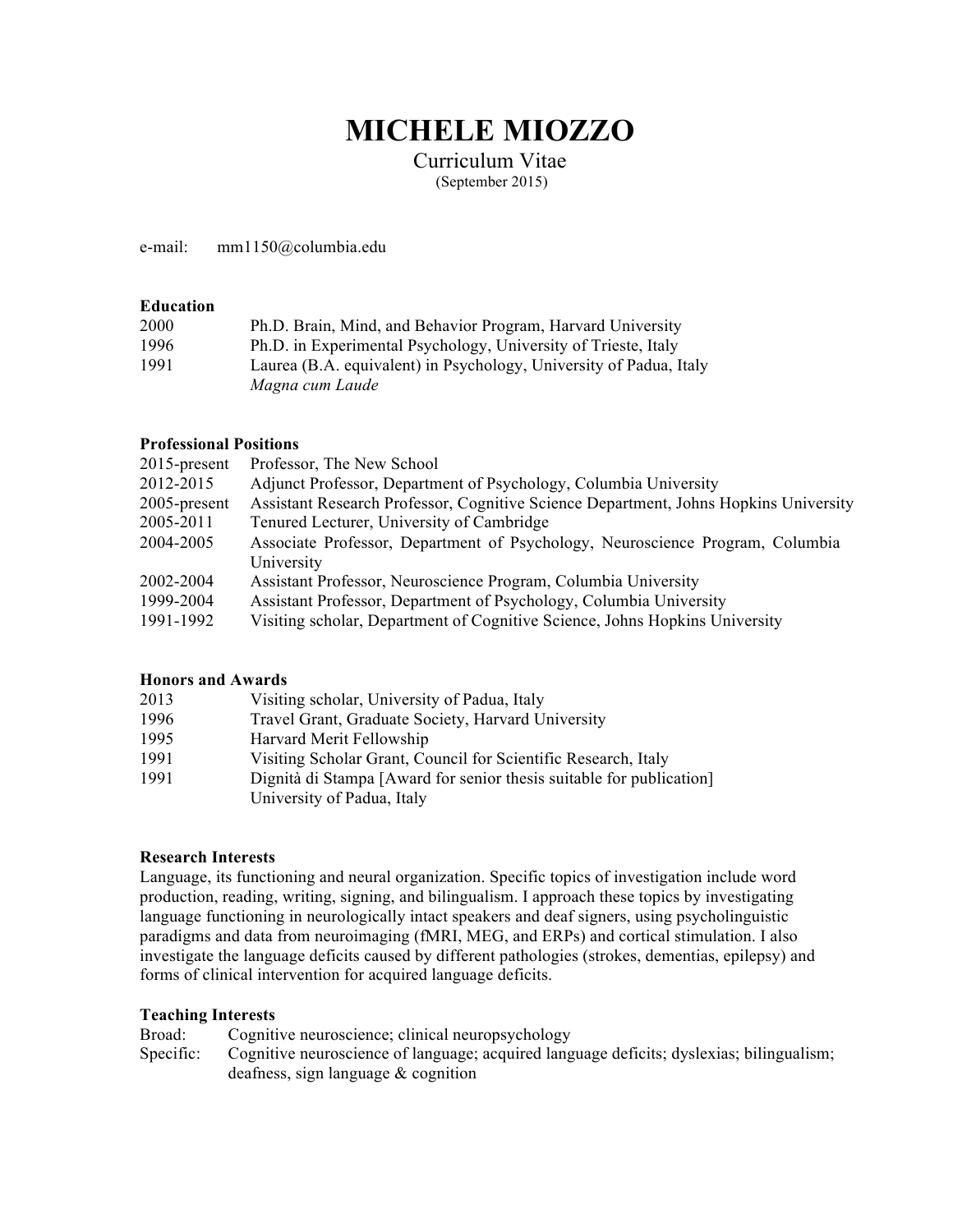# **Graduate and Undergraduate Teaching and Supervision**

| Columbia University, Department of Psychology: undergraduate course (Language<br>and the brain); advanced seminars and graduate courses on neuropsychology of<br>language, and clinical neuropsychology                    |
|----------------------------------------------------------------------------------------------------------------------------------------------------------------------------------------------------------------------------|
| Supervision of visiting PhD students from University of Barcelona (Spain),<br>University of Tromsø (Norway), University of Aachen (Germany), University of<br>Padua (Italy), University of La Laguna (Spain)               |
| Supervision of Master students: Columbia University, Department of Psychology;<br>University of Cambridge, Department of Experimental Psychology, Department of<br>Linguistics; University of Maastricht (The Netherlands) |
| University of Cambridge, Department of Experimental Psychology: Introductory<br>course on cognitive neuroscience of language; advanced course on neuro-<br>linguistics; graduate seminars on language processing           |
| Medical Research Council (MRC), Brain and Cognition Unit, Cambridge: Graduate<br>Seminars on language production                                                                                                           |
| University of Cambridge, Department of Linguistics, Master on Linguistics: course<br>on psycholinguistics                                                                                                                  |
| European Diploma in Cognitive and Brain Sciences (Marie Curie Graduate<br>Training Project): Graduate course on language production                                                                                        |
| Columbia University, Department of Psychology & Department of Philosophy:<br>inter-departmental graduate course (Space, Language and the Brain), with Prof.<br>Achille Varzi                                               |
| Supervision of senior research projects: Columbia University, Department of<br>Psychology; University of Cambridge, Department of Experimental Psychology.                                                                 |
| Columbia University, Department of Psychology: undergraduate course (Language<br>and the brain); advanced seminars and graduate courses on neuropsychology of<br>language, morphology, reading processing                  |
| Columbia University, Neuroscience Program: lectures on cognitive neuroscience of<br>language                                                                                                                               |
|                                                                                                                                                                                                                            |

# **Service in Education Programs**

| • 2002-Present    | PhD committees: Columbia University, Department of Psychology; Columbia         |
|-------------------|---------------------------------------------------------------------------------|
|                   | University, Teachers College; University of Cambridge, Department of            |
|                   | Experimental Psychology; Medical Research Council (MRC), Brain and Cognition    |
|                   | Unit, Cambridge; University of Ghent (Belgium), Department of Psychology; Johns |
|                   | Hopkins University, Cognitive Science Department; University of Padua (Italy)   |
| $\cdot$ 2006-2011 | University of Cambridge, Department of Experimental Psychology: Director of     |
|                   | studies; member graduate student committee                                      |
| .2007             | University of Cambridge, Natural Science Graduate Roard                         |

• 2007 University of Cambridge, Natural Science Graduate Board

# **Research Support**

- *• University of Padua*, Research Grant (€60,000) 2015-2016 Co-PI Dr. M. Miozzo Title: *Cognitive Effects of Sign Language*
- *• National Institute of Health*, R01 Grant (\$1,605,830) 2004-2012 PI Dr. M. Miozzo Title: *The organization of the lexicon*
- *• Marie Curie relocation grant* (€80,000) 2006-2008 PI Dr. M. Miozzo Title: *Word production*
- PI Prof. Sarah Hawkins Title: *Sound to Sense* 2006-2010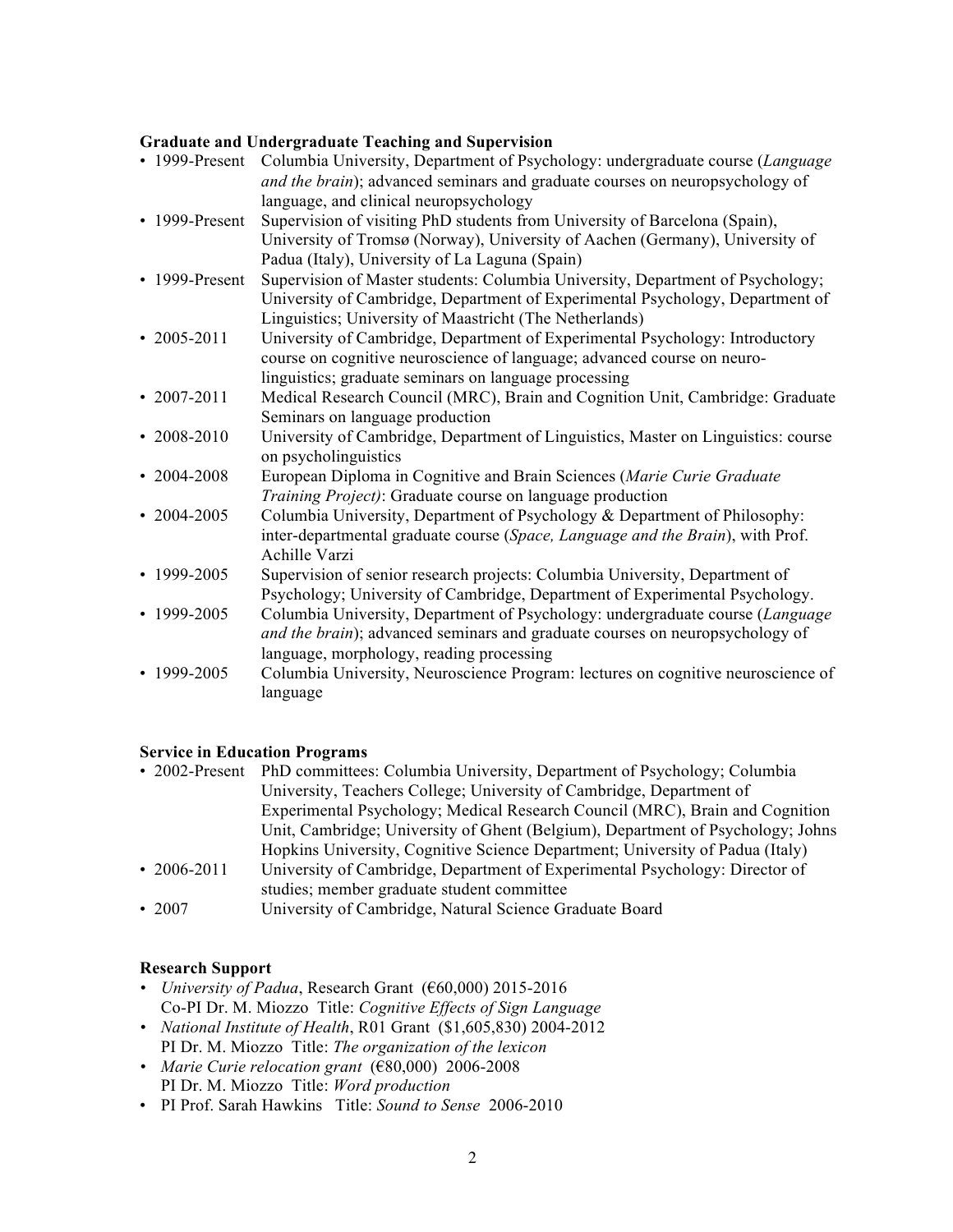*Marie Curie Research Training Network (MC-RTN)*

- *• National Institute of Health,* R01 Grant (\$ 1,635,000) 2003-2008 PI Dr. M. Hamberger Title: *Cortical localization in temporal lobe epilepsy*
- *• National Institute of Health,* R01 Grant (\$ 2,039,000) 2003-2008 PI Dr. V. Hinton Title: *Cognitive genetic aspects of Duchenne Muscular Dystrophy*
- *• Keck Foundation*, (\$ 150,000) 1999-2004 PI Dr. M. Miozzo
- *• Columbia-Presbyterian Medical Center* (\$ 30,000) 2001-2003 Co-PI Dr. M. Miozzo Title: *Effects of Literacy*

# **Professional Affiliations**

Member: *American Psychological Association Psychonomic Society Cognitive Neuroscience Society Academy of Aphasia*

# **Service and Other Professional Experience**

- 2012 Chair Program Committee, International Meeting *Academy of Aphasia*
- 2009-2012 Member Program Committee, International Meeting *Academy of Aphasia*
- 2007-2014 Scientific Committee *International Workshop on Language Production*
- 2011 Co-Organizer *7th International Morphological Processing Conference, San Sebastian*
- 2009 Co-Organizer, *Workshop on Morpho-phonology*, *Vittoria*
- 2006-2010 Senior scientist, *Sound to Sense, S2S*. *Marie Curie Research Training Network* (European Community)
- 2004-2008 Member, Faculty *European Diploma in Cognitive and Brain Sciences*
- 2008 Organizer Symposium on Word category deficits, *European Workshop on Cognitive Neuropsychology, Bressanone*
- 2008 Co-Organizer, *5th International Workshop on Language Production*, *Annapolis*

# **Editorial and Related Experience**

- Associate Editor *Cognitive Neuropsychology (2009-present) Cognition* (2002-2005)
- Editor

*Frontiers, Psychology* (2015-present)

• Consulting Editor

*Journal of Experimental Psychology: Learning, Memory, and Cognition* (2006-2008)

• Editorial Board

*Cognition* (2000-present)

*Oxford Handbook Online – Cognitive Neuroscience* (2012-present)

*Journal of Experimental Psychology: Learning, Memory, and Cognition* (2006-2008)

• Guest Editor

*Cognitive Neuropsychology* (Special issue to celebrate the 50<sup>th</sup> Anniversary of the Academy of Aphasia; 2014)

*Language and Cognitive Processes* (Special issue, *Biological Foundations of Language Production;* with Dr. Brenda Rapp; in press*)*

- *Cognitive Neuropsychology* (Special issue, *Mental Lexicon*, 2008)
- Ad-hoc Reviewer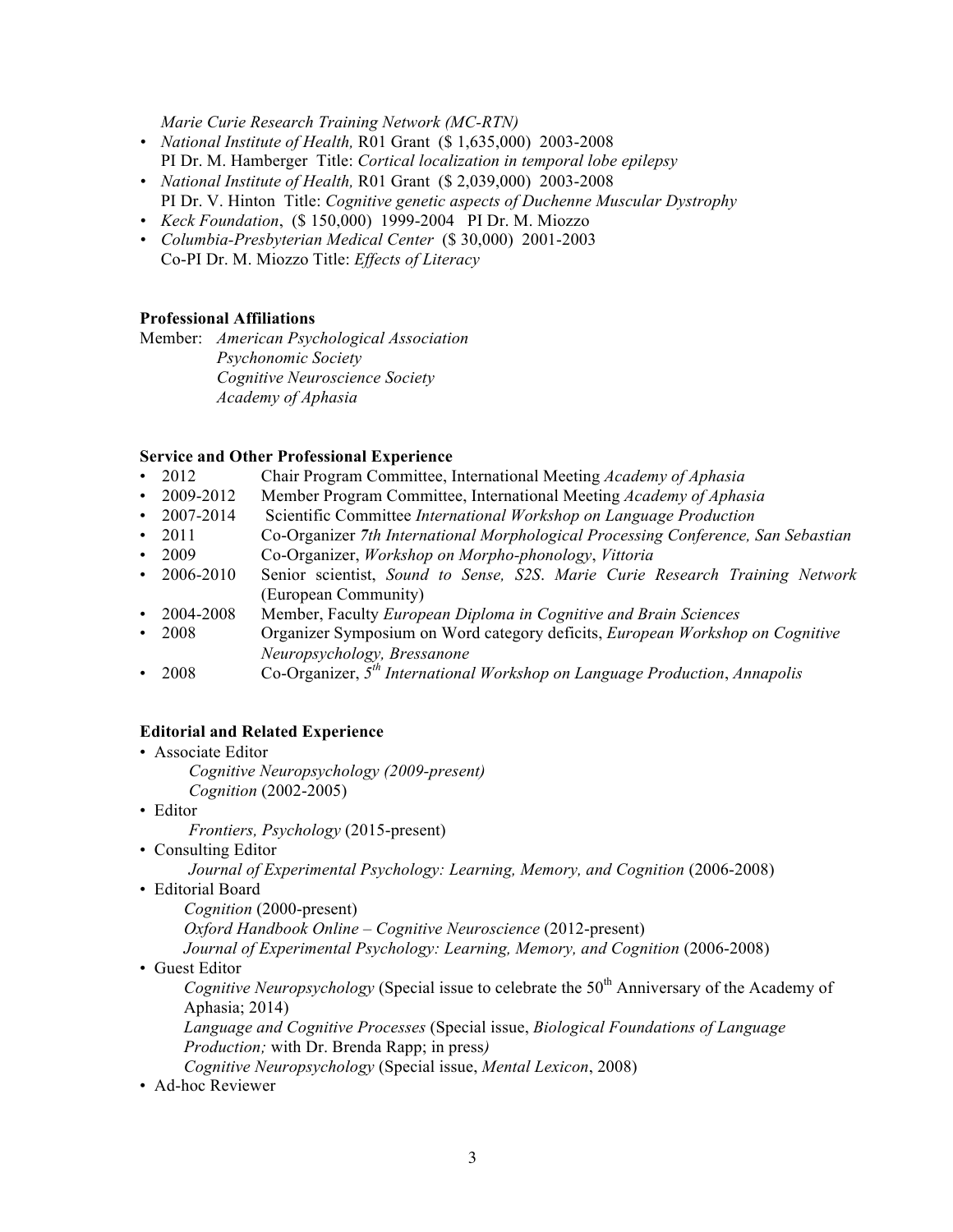*Acta Psychologica; Bilingualism; Brain; Brain and Language; Cognition; Cortex; Cognitive Neuropsychology; Current Psychology Letters – Behaviour, Brain & Cognition; Giornale Italiano di Psicologia; Journal of Applied Psycholinguistics; Journal of Cognitive Neuroscience; Journal of Cognitive Psychology; Journal of Experimental Psychology: Learning, Memory, and Cognition; Journal of Experimental Psychology: Human Perception and Performance; Journal of Experimental Psychology: General; Journal of Memory and Language; Journal of Psycholinguistic Research; Journal of the International Neuropsychological Society; Language and Cognitive Processes; Language and Speech; Lingua; Mental Lexicon; Neuropsychologia; Neuropsychology; Proceedings of the American Academy of Science; Psychological Science; Quarterly Journal of Experimental Psychology; Speech and Communication*

• Ad Hoc Grant Proposal Reviewer

*National Institute of Health (NIH), USA National Science Foundation (NSF)*, USA *Israel Science Foundation (ISF),* Israel *City University of New York Italian Ministry for Education, University, and Research (MIUR), Italy University of Padua*, Italy *University of Trento*, Italy *Research into Ageing*, UK

• Tenure and Promotion Reviewer *Columbia University Northwestern University*

## **Publications**

## **Books**

- de Zubicarey, G., Schiller, N., & Miozzo, M. (Eds). *Oxford Handbook of Neurolinguistics.*  Oxford University Press (expected publication: Fall 2015). A review of current research on the neurofunctional organization of language targeting scientists and clinicians working on language.
- Miozzo, M., Goldrick, & M., Ferreira, V. (Eds) (2014). *Oxford Handbook of Language Production.* Oxford University Press. A review of current cognitive and neurolinguistic research on language production for an audience of language scientists and clinicians.
- Miozzo, M., & Rapp, B. (Eds). (2011). *Biological Foundations of Language Production.* (Book version of the special issue of *Language and Cognitive Processes)*.
- Miozzo, M. (Ed.) (2008). *The Mental Lexicon*. Psychology Press (Book version of the special issue of *Cognitive Neuropscyhology*).

## **Published Journal Articles**

- Scaltritti, M., Peressotti, F., & Miozzo, M. Bilingual advantage and language switch: What's the linkage? (in press). *Bilingualism: Language and Cognition.*
- Rapp, B., Fisher-Baum, S., & Miozzo, M. (2015). Modality and morphology: What we write may not be what we say. *Psychological Science, 26*, 892-902*.*
- Miozzo, M., Hauk, O., Pulvermüller, F. (2014). Early Parallel Activation of Semantics and Phonology in Picture Naming: Evidence from a Multiple-linear-regression MEG Study*. Cerebral Cortex.*
- Miozzo, M., & Hamberger, M. (2014). Preserved meaning in the context of impaired naming in temporal lobe epilepsy. *Neuropsychology, 9*, 274-281.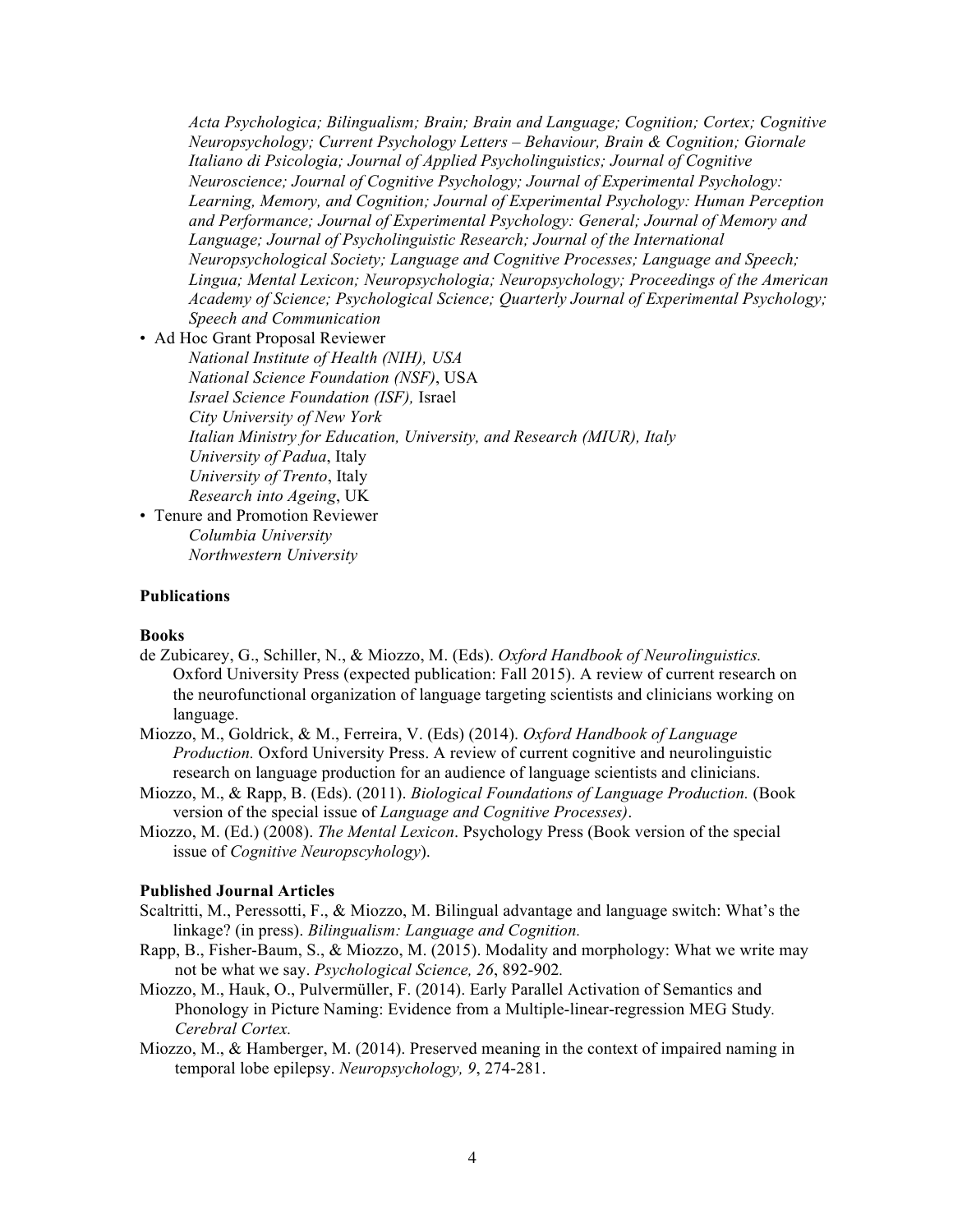- Miozzo, M., Rawlins, K., & Rapp, B. (2014). How verbs and non-verbal categories navigate the syntax/semantics interface: Insights from cognitive neuropsychology. *Cognition, 133*, 621- 640*.*
- Miozzo, M., Fisher-Baum, S., & Caccappolo-van Vliet, E. (2013). Perseverations in Alzheimer's Disease: Memory slips? *Cortex, 49*, 2028-2039*.*
- Miozzo, M.,  $\&$  Buchwald, A. (2013). On the nature of sonority in spoken word production: Evidence from neuropsychology. *Cognition, 128*, 287-301*.*
- Cohen-Goldberg, A. M., Cholin, J., Miozzo, M., & Rapp, B. (2013). The interface between morphology and phonology: Exploring a morpho-phonological deficit in spoken production. *Cognition, 127*, 270-286*.*
- Buchwald, A., & Miozzo, M. (2012). Phonological and motor errors in individuals with acquired sound production impairment. *Journal of Speech, Language, and Hearing Research, 55*, 1573- 1586).
- de Zubicaray, G. I., Miozzo, M., Johnson, K., Schiller, N. O., & McMahon, K. L. (2012). Independent distractor-frequency and age-of-acquisition effects in picture-word interference: fMRI evidence for post lexical and lexical accounts according to distractor type. *Journal of Cognitive Neuroscience, 24*, 482-495*.*
- Buchwald, A., & Miozzo, M. (2011). Finding levels of abstraction in speech production: Evidence from sound-production impairment. *Psychological Science*, *22*, 1113-1119.
- Laeng, B., Ørbo, M., Holmlund, T., & Miozzo, M. (2011). Pupillary Stroop effects. *Cognitive Processing, 12*, 13-21*.*
- Rapp, B., & Miozzo, M. (2011). Using neural data to investigate language production. *Language and Cognitive Processes, 26*, 869-877.
- Finocchiaro, C., Alario, X.-F., Schiller, N. O., Costa, A., Miozzo, M., & Caramazza, A. (2011). Gender congruency goes Europe: A cross-linguistic study of gender congruency in Romance and Germanic languages. *Italian Journal of Linguistics*, *23*, 161-198.
- Cholin, J., Rapp, B., & Miozzo, M. (2010). Under what circumstances do inflectional rules apply? *Cognitive Neuropsychology, 27*, 334-359.
- Miozzo, M., Fisher-Baum, S., & Postman, J. (2010). A selective deficit for inflection production. *Neuropsychologia, 48*, 2427-2436*.*
- Miozzo, M., Costa A., Hernández, M.,  $\&$  Rapp, B. (2010). Lexical processing in the bilingual brain: Evidence from grammatical/morphological deficits. *Aphasiology, 24*, 262-284*.*
- Colomé, A., & Miozzo, M. (2009). Which words are activated during bilingual production? *Journal* of *Experimental Psychology*. *Learning, Memory, and Cognition, 36*, 96-109.
- Miozzo, M., Fisher-Baum, S., & Postman, J. (2008). Knowing where but not what: Impaired thematic roles and spatial language. *Cognitive Neuropsychology, 25*, 853-873*.*
- Gordon, P., Miozzo, M. (2008). Can word formation be understood *or* understanded by semantics alone? *Cognitive Psychology, 56*, 30-72*.*
- Miozzo, M. (2008). The mental lexicon: An introduction. *Cognitive Neuropsychology, 25*, 459- 462.
- Cholin, J., Goldberg, A. M., Bertz, J. W., Rapp, B. & Miozzo, M. (2007). The nature of the processing distinction between regular and irregular verbs: Evidence from an English– German bilingual aphasic speaker. *Brain and Language, 103*, 61-62.
- Goldberg, A. M., Cholin, J., Bertz, J. W., Rapp, B. & Miozzo, M. (2007). Evidence for morphophonological processes in spoken production. *Brain and Language, 103*, 162-163.
- Fischer-Baum, S., Postman, J., & Miozzo, M. (2006). The dissociability of morphological processing and lexical access. *Brain and Language, 99*, 101-102.
- Miozzo, M., & Caramazza, A. (2005). The representation of homophones: evidence from the distractor frequency effect. *Journal of Experimental Psychology: Learning, Memory, and Cognition, 31,* 1050-1061.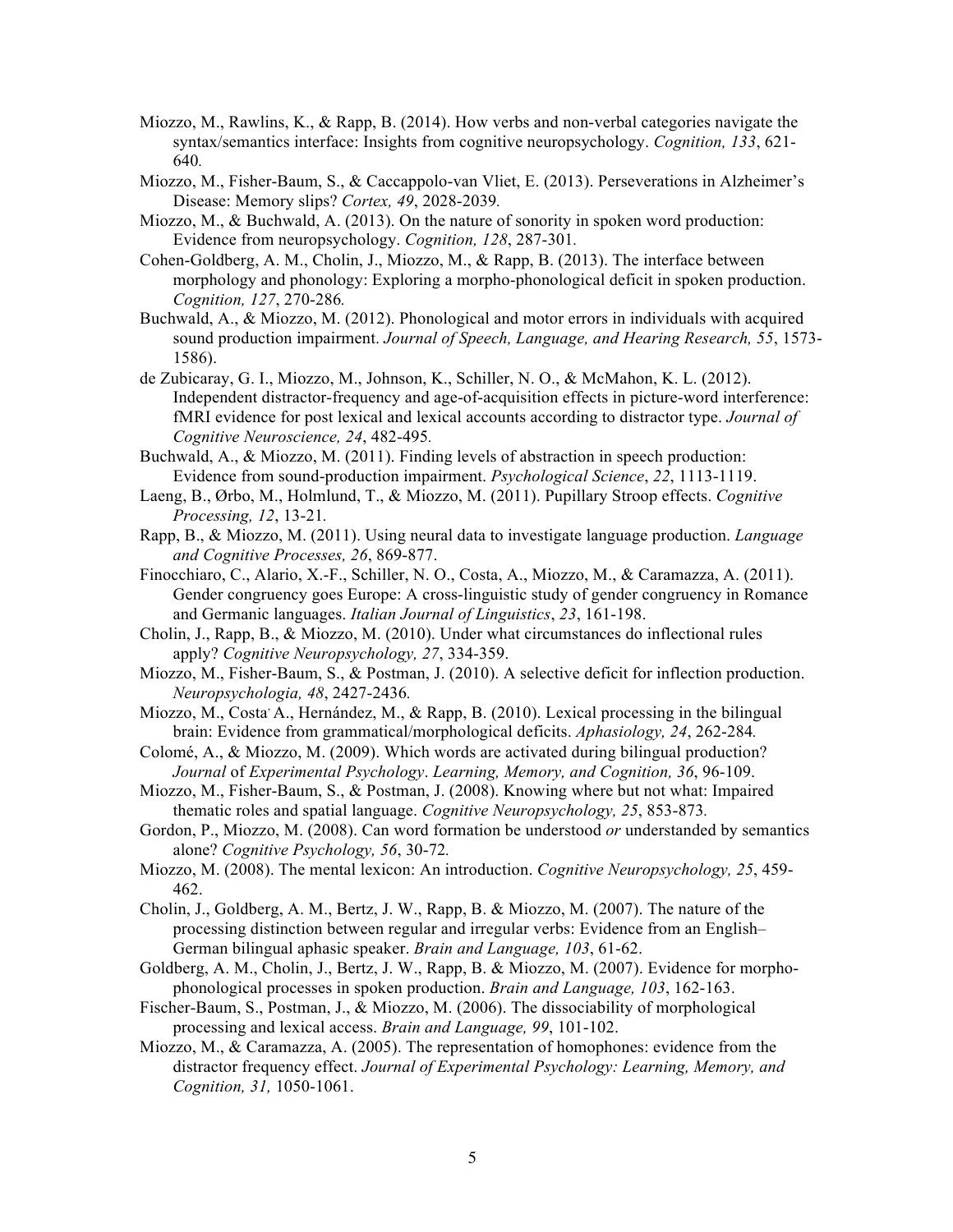- Miozzo, M., & Gordon, P. (2005). Facts, events, and inflection: when language and memory dissociate. *Journal of Cognitive Neuroscience, 17*, 1074-1086.
- Miozzo, M., Jacobs, M., & Singer, N. W. S. (2004). The representation of homophones: evidence from anomia. *Cognitive Neuropsychology*, *21*, 840-866.
- Caccappolo-van Vliet, E., Miozzo, M., & Stern (2004). Phonological dyslexia: a test case for reading models. *Psychological Science, 9*, 583-590.
- Caccappolo-van Vliet, E., Miozzo, M., & Stern (2004). Phonological dyslexia without phonological impairment? *Cognitive Neuropsychology*, *21*, 820-839.
- Caramazza, A., Bi, Y., Costa, A., & Miozzo, M. (2004). What determines the speed of lexical access: homophone or specific-word frequency? *Journal of Experimental Psychology: Learning, Memory, and Cognition, 30*, 278-282.
- Miozzo, M. (2003). On the processing of regular and irregular forms of verbs and nouns: evidence from neuropsychology. *Cognition, 87*, 101-127.
- Miozzo, M., & Caramazza, A. (2003). When more is less: a counterintuitive effect of distractor frequency in the picture-word interference paradigm. *Journal of Experimental Psychology: General, 132*, 228-258.
- Caccappolo-van Vliet, E., Miozzo, M., Marder, K., & Stern (2003). Where do perseverations come from? *Neurocase, 9,* 297-307.
- Morsella, E., & Miozzo, M. (2002). Evidence for a cascade model of lexical access in speech production. *Journal of Experimental Psychology: Learning, Memory, and Cognition, 28*, 555- 563.
- Miozzo, M., & De Bastiani, P. (2002). The organization of letter-form representations in written spelling: evidence from acquired dysgraphia. *Brain and Language, 80*, 366-392.
- Miozzo, M., Caramazza, & A., Costa, A. (2002). The absence of a gender congruency effect in Romance languages: A matter of SOA? *Journal of Experimental Psychology: Learning, Memory, and Cognition*, *28*, 388-391.
- Caramazza, A., Costa, A., Miozzo, M., Bi, Y. (2001). The representation of homophones: evidence from the frequency effect in picture naming. *Journal of Experimental Psychology: Learning, Memory, and Cognition*, *27*, 1430-1450.
- Costa, A., Sebastian-Galles, N., Miozzo, M., & Caramazza, A. (1999). The gender congruity effect: evidence from Spanish and Catalan. *Language and Cognitive Processes*, *14*, *381-391.*
- Miozzo, M., & Caramazza, A. (1999). The selection of lexical-syntactic features in noun phrase production: evidence from the picture-word interference paradigm. *Journal of Experimental Psychology: Learning, Memory, and Cognition*, *25*, 907-922.
- Costa, A., Miozzo, M., & Caramazza, A. (1999). Lexical selection in bilinguals: Do words in bilingual's lexicon compete for selection? *Journal of Memory and Language*, *41*, *365-397.*
- Caramazza, A. & Miozzo, M. (1998). More is not always better: a response to Roelofs, Meyer, and Levelt. *Cognition, 69*, 231-241.
- Miozzo, M., & Caramazza, A. (1998). Varieties of alexia: the case of failure to access graphemic representations. *Cognitive Neuropsychology*, *15*, 203-238.
- Caramazza, A., & Miozzo, M. (1997). The relation between syntactic and phonological knowledge in lexical access: evidence from the 'tip-of-the-tongue' phenomenon. *Cognition*, *64*, 309-343.
- Miozzo, M., & Caramazza, A. (1997). On knowing the auxiliary of a verb that cannot be named: evidence for the independence of grammatical and phonological aspects of lexical knowledge. *Journal of Cognitive Neuroscience*, *9*, 160-166.
- Miozzo, M., & Caramazza, A. (1997). Retrieval of lexical-syntactic features in tip-of-the-tongue states. *Journal of Experimental Psychology: Learning, Memory, and Cognition*, *23*, 1410-1423.
- Badecker, W., Miozzo, M., & Zanuttini, R. (1995). The two-stage model of lexical retrieval: evidence from a case of anomia with selective preservation of grammatical gender. *Cognition*, *57*, 193- 216.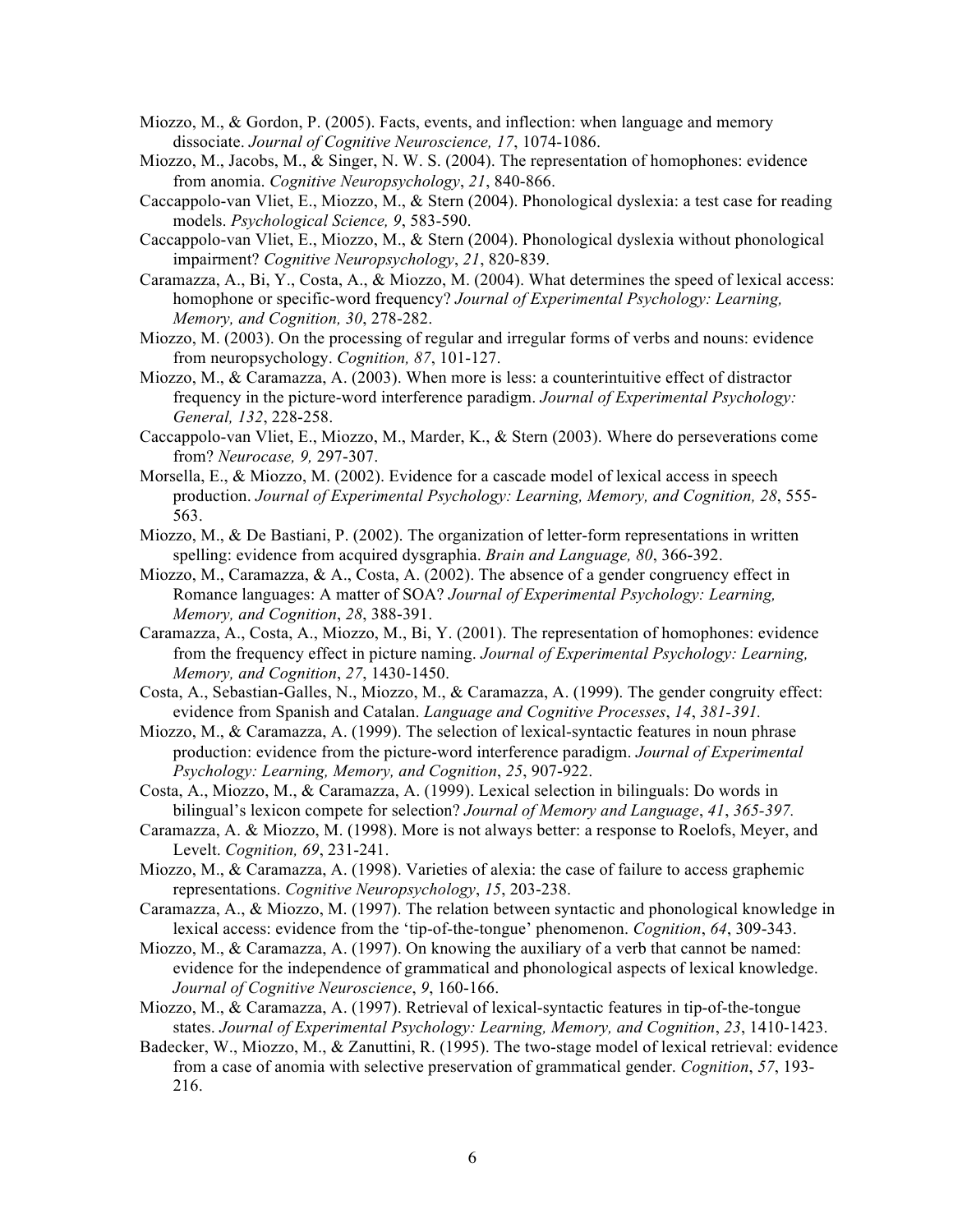- Job, R., Miozzo, M., & Sartori, G. (1994). Quando chiamare la sedia "tavolo" è rilevante per i modelli semantici. [When calling a chair "table" is relevant for models of semantic memory]. *Archivio di Psicologia, Neurologia e Psichiatria*, *55*, 96-120.
- Sartori, G., Job, R., Miozzo, M., Zago, S., & Marchiori, G. (1993). Category-specific formknowledge deficit in a patient with herpes simplex virus encephalitis. *Journal of Clinical and Experimental Neuropsychology*, *15*, 280-299.
- Sartori, G., Miozzo, M., & Job, R. (1993). Category-specific naming impairments? Yes. *Quarterly Journal of Experimental Psychology*, *46A*, 489-504.
- Job, R., Miozzo, M., & Sartori, G. (1993). On the existence of category-specific impairments: a reply to Parkin and Steward. Quarterly *Journal of Experimental Psychology*, *46A*, 511-516.

## **Book Chapters**

- Caramazza, A., Miozzo, M., Costa, A., Schiller, N., & Alario, X.-F. (2001). Lexical selection: a cross-language investigation of determiner production. In E. Dupoux (Ed.), *Language, Brain and Cognitive Development: Essays in Honor of Jacques Mehler*. Cambridge (MA): MIT Press.
- Sartori, G., Miozzo, M., & Job, R. (1994). Rehabilitation of semantic memory impairments. In M. J., Riddoch & G. W. Humphreys (Eds.), *Cognitive Neuropsychology and Cognitive Rehabilitation*. Hove: Lawrence Erlbaum Associates.
- Caramazza, A., Hillis, A., Leek, E. C., & Miozzo, M. (1994). The organization of lexical knowledge in the brain: evidence from category- and modality-specific deficits. In L. A. Hirschfeld & S. A. Gelman (Eds.), *Mapping the mind*. Cambridge: Cambridge University Press.
- Sartori, G., Coltheart, M., Miozzo, M., & Job, R. (1994). Category specificity and informational specificity in neuropsychological impairments of semantic memory. In C. A. Umiltà & M. Moscovitch (Eds.), *Attention & Performance* XV. Cambridge (MA): MIT Press.

#### **Presentations at Professional Meetings (since 2001)**

- Hamberger, M., Mckhann, G. M., & Miozzo, M. (2014). Spatial dissociation between phonological and semantic speech processing in the lateral temporal lobe. *Annual Meeting of the American Epilepsy Society*, *Seattle.*
- Miozzo, M., & Buchwald, A. On the nature of sonority in spoken word production: Evidence from neuropsychology*. 50th Meeting Academy of Aphasia, San Francisco (CA).*
- Miozzo, M., Katie McMahon, K., Johnson, K. & de Zubicaray, G. (2012). The neural network of morphological processing in word production. *6th International Workshop on Language Production, Edinburgh*
- Cohen Goldberg, A. M., Cholin Jolin, Rapp, B., & Miozzo (2012). Combining morphemes: Investigating the effect of a lexical impairment on grammatical phonological production. *Workshop on Morphophonology – German Linguistic Society*.
- de Zubicaray, G. I., Miozzo, M., Johnson, K., Schiller, N. O., & McMahon, K. L. (2011). Independent distractor frequency and age-of-acquisition effects in picture-word interference: fMRI evidence for post lexical and lexical accounts according to distractor type. *3rd Neurobiology of Language Conference, Anneapolis.*
- Rawlins, K., Miozzo, M., & Rapp, B. (2011). Converging evidence from cognitive neuropsychology for the semantic function of Pred. *North Eastern Language Society Meeting*, *Toronto*.
- Buchwald, A., & Miozzo, M. (2011). Identifying the level that errors arise in acquired speech impairment. *6th International Conference on Speech Motor Control, Groningen, The Netherlands*.
- Miozzo, M., Shea, J. K., & Rapp, B. (2010). The neural substrates of morphological processing and representation in reading. *2st Neurobiology of Language Conference, Chicago.*
- Miozzo, M., & Rapp, B. (2010). Can morphological and phonological deficits be distinguished in word production? *48th Meeting Academy of Aphasia, Athens.*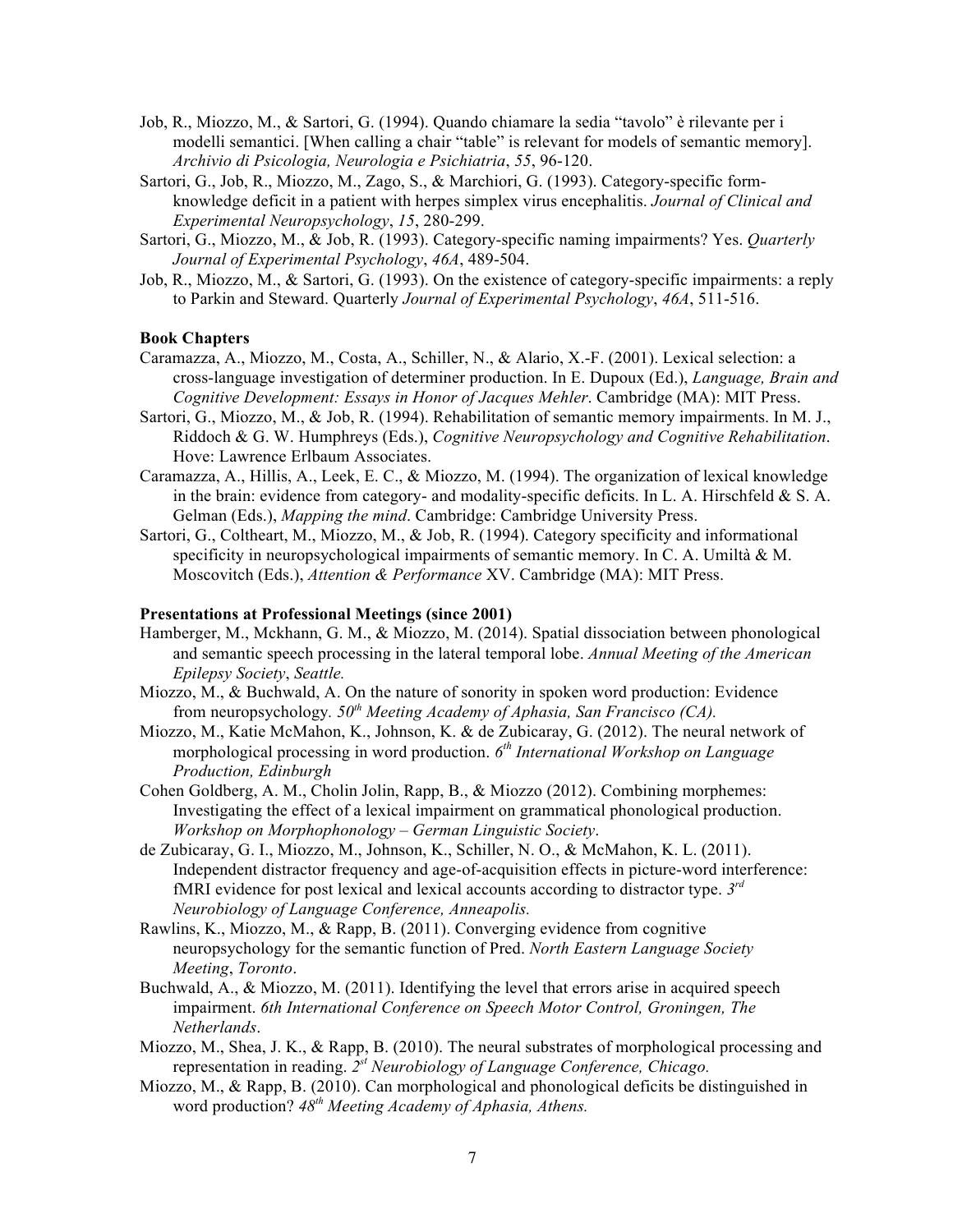Buchwald, A., & Miozzo, M. (2010). Abstract phonemic representations affect speech production: Evidence from speech impairment. *48th Meeting Academy of Aphasia, Athens.*

- Buchwald, A., & Miozzo, M. (2010). *Evidence for separate phoneme and allophone representations*. *6th International Workshop on Language Production, Edinburgh*.
- Hauk, O., Miozzo, M., & Pulvermüller, F. (2010). MEG study of picture naming using multiple linear regression. *Biomag Conference, Dubrovnik.*
- Buchwald, A., & Miozzo, M. (2010). *Distinguishing phonological from phonetic errors in aphasia: Evidence from acoustics*. *Linguistics Society of America, Baltimore, MD.*
- Cholin, J., Rapp, B., & Miozzo, M. (2010). Assembly versus retrieval in verb morphology? The case of productive suffixation in a German-English bilingual aphasic individual. *Neurobilingualism Workshop, San Sebastian*.
- Miozzo, M., Hauk, O., & Pulvermüller, F. (2009). See it, understanding it, and finding its name within 200ms? A MEG study of picture naming using multiple linear regression. *1st Neurobiology of Language Conference, Chicago.*
- Buchwald, A., Rapp, B., & Miozzo, M. (2009). *Allophones, VOT and aphasic speech errors*. *157th Meeting of the Acoustical Society of America, Portland, Oregon.*
- Miozzo, M., Sanchez, C., & Rapp, B. (2009). Different mechanisms for role assigment for functional and lexical categories. *47th Meeting Academy of Aphasia, Boston.*
- Buchwald, A., Rapp., A., & Miozzo, M. (2009). Distinguishing speech errors from motor errors in acquired speech impairments. *47th Meeting Academy of Aphasia, Boston.*
- Buchwald, A., & Miozzo, M. (2009). *Distinguishing phonological from phonetic errors in aphasia: Evidence from acoustics*. *ASHA Annual Convention, New Orleans, LA*.
- Miozzo, M. (2008). Selective deficits for word classes. 26*th European Workshop on Cognitive Neuropsychology, Bressanone.*
- Miozzo, M., Fisher-Baum, S., & Postman, J. (2008). Thematic role impairment for verbs and locatives. *46th Meeting Academy of Aphasia, Turku.*
- Miozzo, M., & Laeng, B, (2007). Pupillary Stroop. *Joint Meeting Psychonomic Society and ESP, Edinburgh*.
- Cholin, J. & Miozzo, M. (2007). Differences in semantic access with transparent and opaque compounds. *Meeting European Society for Cognitive Psychology (ESCOP),* Marseille.
- Goldberg, A. M., Cholin, J., Bertz, J. W., Rapp, B., & Miozzo, M. (2007). Morpho-phonological deficits in speech production. *3rd International Workshop Speech Production,* Münster, D.C.
- Cholin, J., Goldberg, A. M., Bertz, J. W., Rapp, B., & Miozzo, M. (2007). The nature of the processing distinction between regular and irregular verbs: Evidence from an English-German bilingual aphasic speaker. *45th Meeting Academy of Aphasia, Washington D.C.*
- Goldberg, A. M., Cholin, J., Bertz, J. W., Rapp, B., & Miozzo, M. (2007). Evidence of morphophonological processes in speech production. 45*th Meeting Academy of Aphasia, Washington D.C.*
- Cholin, J. & Miozzo, M. (2006). Compound production. *47th Meeting of Psychonomic Society, Houston.*
- Fischer-Baum, S., Postman, J., & Miozzo, M. (2006). The dissociability of morphological processing and lexical access. *45*th *Meeting Academy of Aphasia, Victoria*.
- Miozzo, M., & Gordon, P. (2004). Past tense forms: A question of semantics? *45th Annual Meeting of Psychonomic Society, Minneapolis*.
- Frank, A., & Miozzo, M. (2004). Computational models of homophone production. *45th Annual Meeting of Psychonomic Society, Minneapolis.*
- Miozzo, M., & Caramazza, A. (2003)*.* The production of homophones. *44th Annual Meeting of Psychonomic Society, Vancouver.*